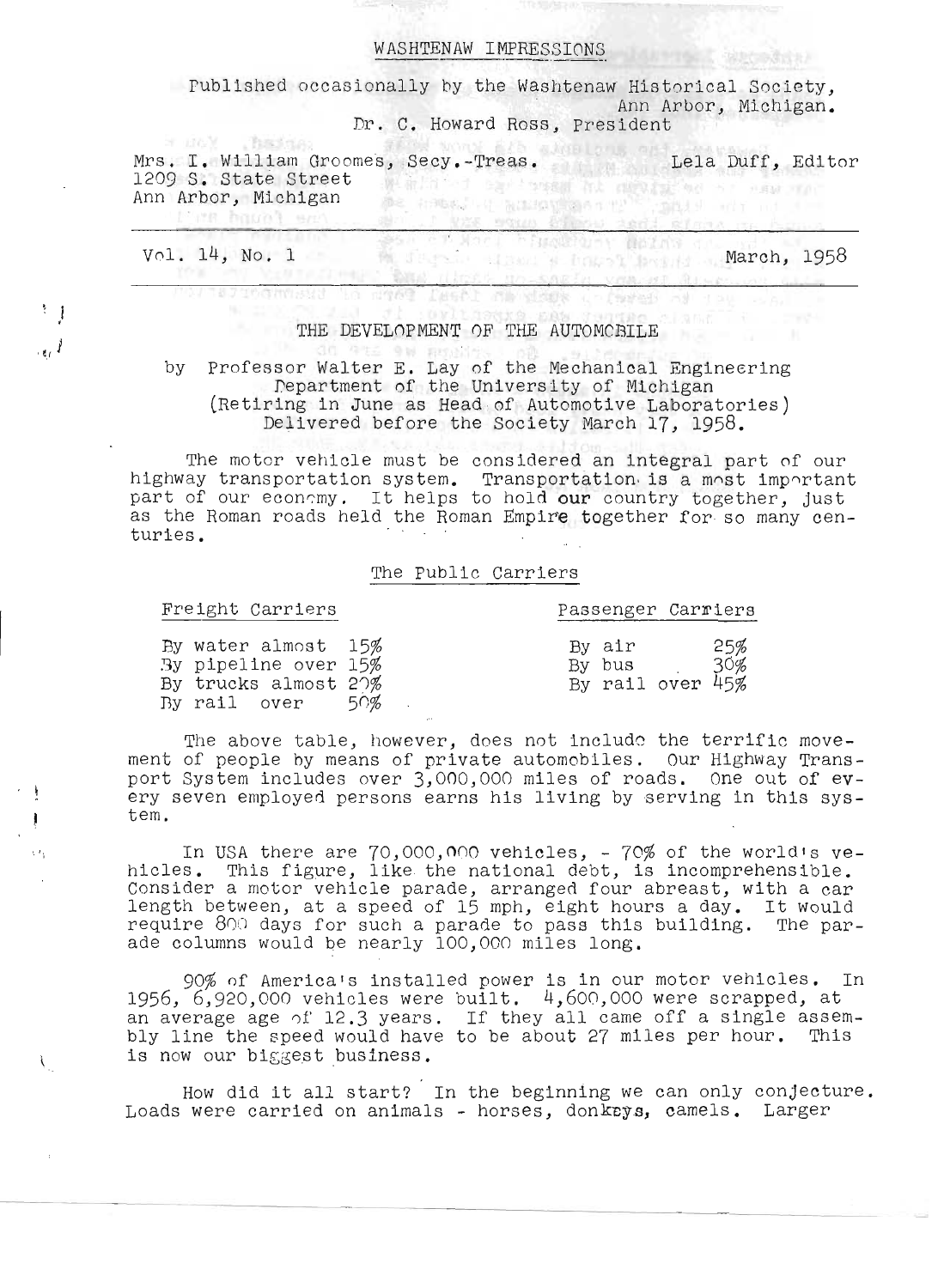#### Washtenaw Impressions page 2

 $\hat{\mathcal{V}}^1_{\mathcal{U}}$ 

loads were put on sledges drawn by animals. American Indians had progressed thus far.

However, the ancients did know what they wanted. You will rememher the Arahian Nights story. The beautiful princess Nouronnihar was to be given in marriage to him who brought the finest present to the king. Three young princes searched the earth. One found an apple that would cure any illness. One found an ivory tuhe through which you could look to see any desired place in the world. The third found a magic carpet on which you could sit and wish yourself in any place on earth and immediately you were there. We have yet to develop such an ideal form of transportation. However, the magic carpet was expensive: it cost 20 purses of gold, and few could afford such a luxury. But anyone nowadays can afford some kind of automohile. So perhaps we are not doing so badly.

Then someone invented a wheel and axle which could easily be drawn with a very heavy load on it. And, of course, the operation was improved if it rolled on a 'smooth, hard surface with minimum grades. So far the motive power was always some animal.

We shall now look at a series of slides.

In the first picture we see a drawing of the Stevins Chariot, produced about 1600, which had a wind sail. It could tack across produced about locu, which had a wind sail. It could tack acros<br>open country like a ship on the open sea. It was not very good when confined to a highway. It did carry 28 passengers, however.

Next we see the Bishop Wilkins improvement using a windmill. Next we see the Hishop wilkins improvement using a windmill.<br>It could move on a road in any direction, if there was a wind. It Lt could move on a road in any direction, if there <u>was</u><br>did not have a tiller but a brake.

About 1649 this Nuremberg Carriage appeared in Germany. It had no visible source of power but probably some men are inside turning cranks.

In 1690 came Richard's Mechanical Carriage. The power was supplied by a footman operating pedals. If the owner desired exercise, he could change places with the footman. Note the steering arrangement using reins.

In 1769 came the first self-propelled vehicle, invented by Captain Joseph Cugnot of the French army. Note that the front wheel carried the engine and hoiler: the first front wheel drive. To operate, he built a fire on the road under the boiler. When steam pressure was up, the throttle was opened and they drove as steam pressure was up, the throttle was opened and they drove as<br>far as they could, then got out and built another fire. It aver aged 2<sup>1</sup>/<sub>2</sub> mph. Note that the date is 15 years before Watt's steam ,engine.

In 1784 Murdock invented a Steam carriage. He was an engineer in a Cornish mine which used steam for pumping water. He applied the same principle to drive a vehicle. He ran tests at night and frightened the good people who saw his fire moving down the road in the surrounding darkness. They were sure that the devil was abroad.

From 1801 comes this sketch of Richard Trevethick's Carriage. He built several. They were heavy, and most of the weight came on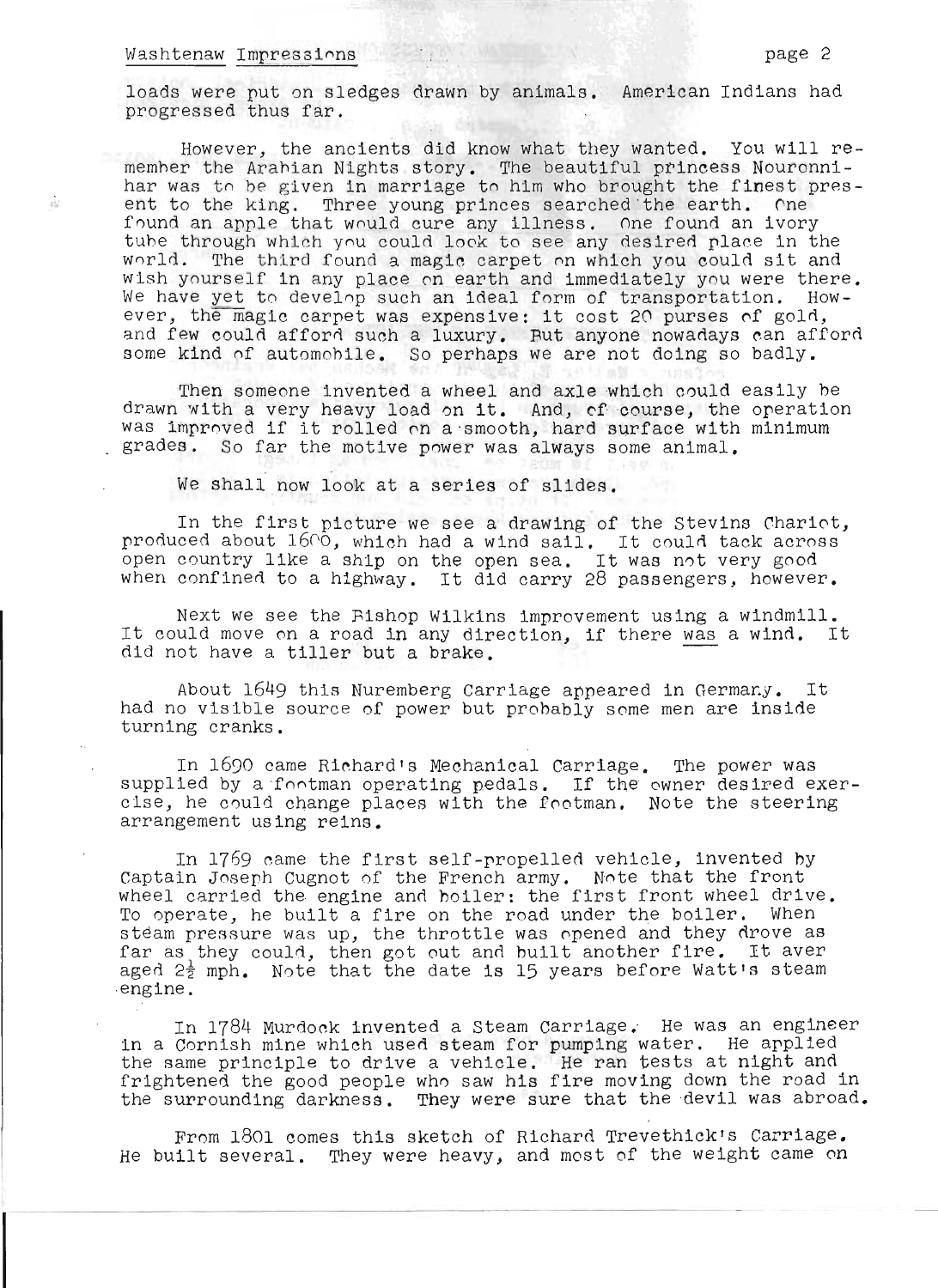#### Washtenaw Impressions page 3

 $\overrightarrow{m}$ 

large rear wheels, with light weight on small steering wheels. Note the clumsy tiller arrangement for steering. A fireman rode on the platform behind.

In 1824 came David Gordon's Pedomotive Car, driven by feet which kicked at the road. By levers and rods, each foot connected to a piston. A similar car was built in Germany in 1925. It was not very successful. not very successful. **START AND ARRANGEMENT** 

In 1827 Goldworthy Gurney Carriages appeared. Gurney built several. They really are busses. In four months he travelled 3644 miles carrying 2666 passengers.

In 1829 the William **T.** James Coach, the first practical steam carriage built in America. It was of heavy construction. Steering was accomplished by a cross bar and heavy chains to a swinging axle.

In 1833 the Church three wheel coach was built. It was eight feet tall and carried a load of fifty passengers.

In 1836 Walter Hancock built a steam carriage. Its speed was 14 mph. The weight was four tons. He had a London-Paddington bus line with five busses operating. He carried 12,700 passengers in ine with live busses operating. He carried iz, oo passengers in.<br>I three-months period. Then he was put out of business by legislat three-months period. Then he was put out of business by fegisia-<br>ion. These carriages frightened the horses. So Parliament passed an ordinance limiting speed to three mph. The law required one footman to walk in front and another behind the vehicle to take care of the frightened horses. Then they passed the Railroad Act which reserved the use of the King's Highway to horses and horsedrawn ve-'eserved the use of the King's Highway to horses and horsedrawn ve<br>iicles. This effectually stopped all progress in the manufacture itcles. This effectually stopped all progress in the manufacture<br>ind use of self-propelled vehicles in England. The first part of the 19th Century was known as the "Golden Age of the Steam Wagon." By the time England awakened to their real value, America and most of Europe were ahead of the English.

There was a time when it was feared that the automobile would be taxed out of business in America. Right now  $24\not\!$  of our tax dollar goes to pay taxes on the car.

#### In Europe

1885 -- Here we see the Benz Three-wheeled carriage, the first vehicle to be driven by an internal combustion engine. It was built in Germany for individual transportation. Note the light construction - the light weight on the steering wheel - the clumsy onstruction – the light weight on the steering wheel – the clumsy:<br>iller steering. Suppose it is jerked out of your hand on a dark: iiller steering. Suppose it is jerked out of your hand on a dar.<br>Iight! How do you find it again? "Benz Benzine Buggy," it was night! How do you find it again? "Benz Benzine Buggy," it was called.

In 1886 the naimler Motor Bicycle has a single cylinder engine which used mineral spirits as fuel.

In 1889, the Dedion- Bouton Steam Car had rather heavy bicycletype wheels, a weight of 1300 pounds, and a speed of sixty kilometers per hour.

Also in 1889, the peugeot car appeared, using a Daimler engine and a gear shift. This firm had built **8a** cars by 1894.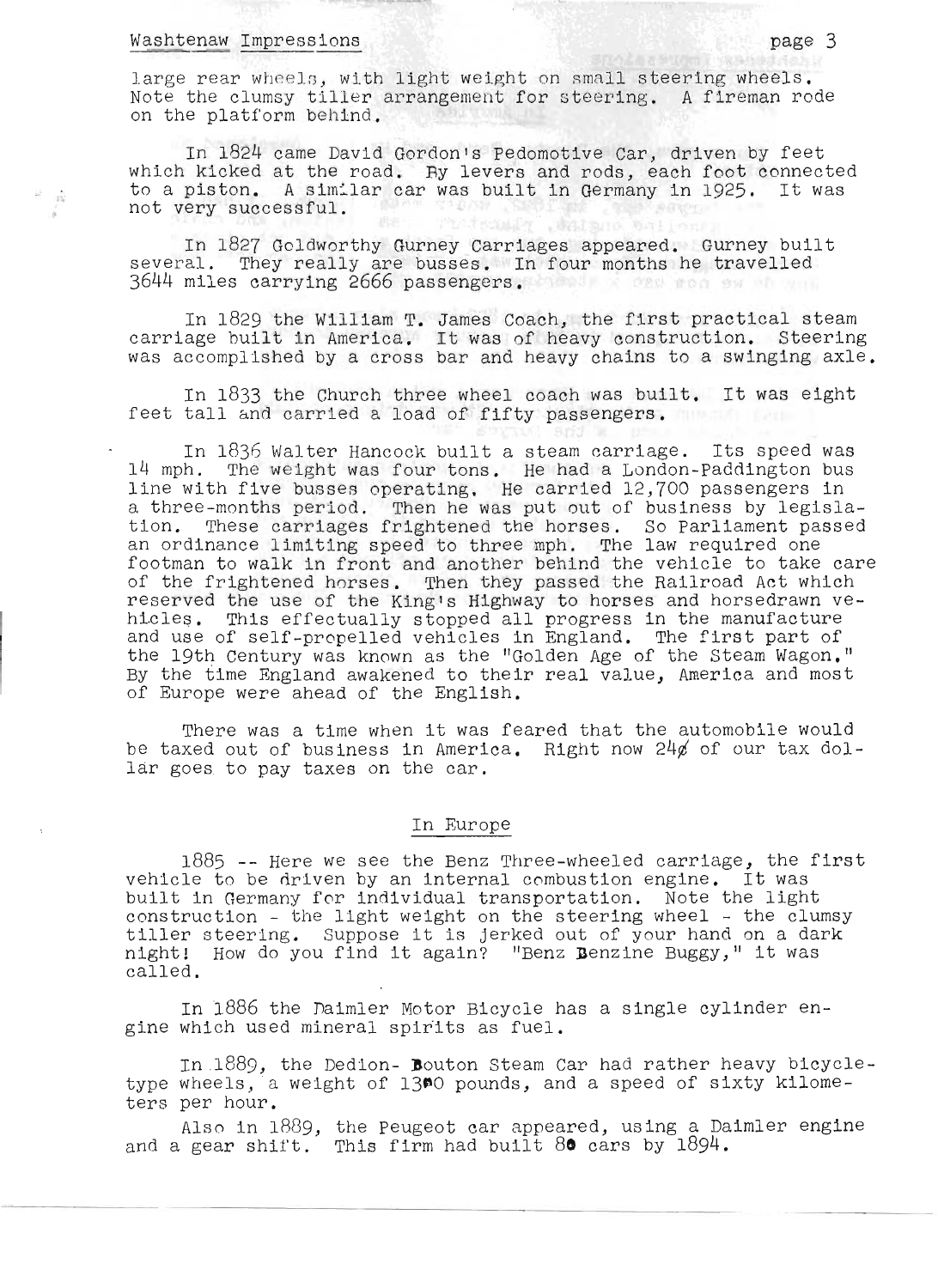#### Washtenaw Impressions

 $\dot{\alpha}$ 

#### In America

Three cars, the Duryea, Ford, and Haynes, developed about the same time, there also had

The Duryea car, in 1892, was a motor buggy. It had a single<br>cylinder gasoline engine, planetary transmission, and chain drive.<br>It used tiller steering, but the front axle did not pivot about a center kingpin. Each wheel was mounted on its own steering knuckle. Why do we now use a steering wheel?

The first Ford car, in 1893, was also a buggy. It had light bicycle wheels, and in this picture appears to have a rear axle which turns. I sell and www. had ged seon

In  $1894$  came the Haynes car, which can be seen now in the National Museum at Washington. It was driven on July 4, 1894. It was much the same as the Duryea car.

In 1895 occurred the first American automobile race. It was suggested by the Paris-Bordeau race in the spring of that year, uggested by the Paris-Bordeau race in the spring of that year,<br>Thich was the second such race for France. It was financed by the nich was the second such race for france. It was financed by the<br>hicago Times- Herald, which allowed \$5,000 for prizes and \$5,000 hicago Times- Herald, which allowed \$5,000 for prizes and \$5,000:<br>'or expenses. It was to be conducted by the Army, and the date or expenses. It was to be conducted by the Army, and the date<br>et was July 4. For publicity they offered a \$500 prize for a name for the new vehicle. The judges chose the name "Motorcycle." and for the new venicle. The judges enose the hame potorcycle.<br>They thought "Automobile" was too Frenchy. The Fourth came. Only<br>the Haynes was ready.-- No race. It was postponed until Thanksthe Haynes was ready.-- No race. It was postponed until Thanks-<br>giving.

As Thanksgiving Day approached, there were 60'entrants. On the eve of the race only eleven said that they were ready. The next morning only six were able to reach the starting post. There were fourning only six were able to reach the starting post. There we<br>'our gasoline cars and two electrics. The race course was from our gasorine cars and two electrics. The race course was from<br>ackson Park to Evanston and return, a distance of 53t miles. Duryea came in first, the time, 10 hours, 23 minutes. Speed,  $5\frac{1}{4}$ mph. Mueller arrived second, nearly two hours later'.

The public was not interested. Newspapers quipped, "Old Dobbin is still in the ring." Incidentally, the Haynes car was not in the race. Haynes had wrecked his car in a race for a side bet. he race. Haynes had wrecked his car in a race for a side bet.<br>Iso Henry Ford was heard to say, some twenty years later, that he lso henry Ford was heard to say, some twenty years later, that he<br>ad never wanted anything so much in his life as to go to this race. had never wanted anything so much in his life as to go to this race,<br>but no-one would loan him carfare.

still the ihventors labored. In March, 1898, occurred the first recorded sale of a car, - a Winton. They gave a guarantee irst recorded sale of a car, - a Winton. They gave a guarantee<br>hat "It would run." In 1899 the first Packard. Olds, and Cadillac appeared. In 190G a Packard car on a chassis dynamometer was built ippeared. In 1900 a rackard car on a chassis dynamometer was bu<br>'or an engineering test in Warren. Ohio. In 1907 came the Olds or an engineering test in Warren, Ohio. In 1907 came the Olds<br>Merry Oldsmobile" of the song. Note in its picture the horn and Merry Oldsmobile" of<br>he tiller steering.

We have here an engineering drawing of 1907. There is a very large flywheel under the seat. There are semi-eliptical springs, a planetary transmission, and a chain drive from the jackshaft directly to the rear wheels.

have no the team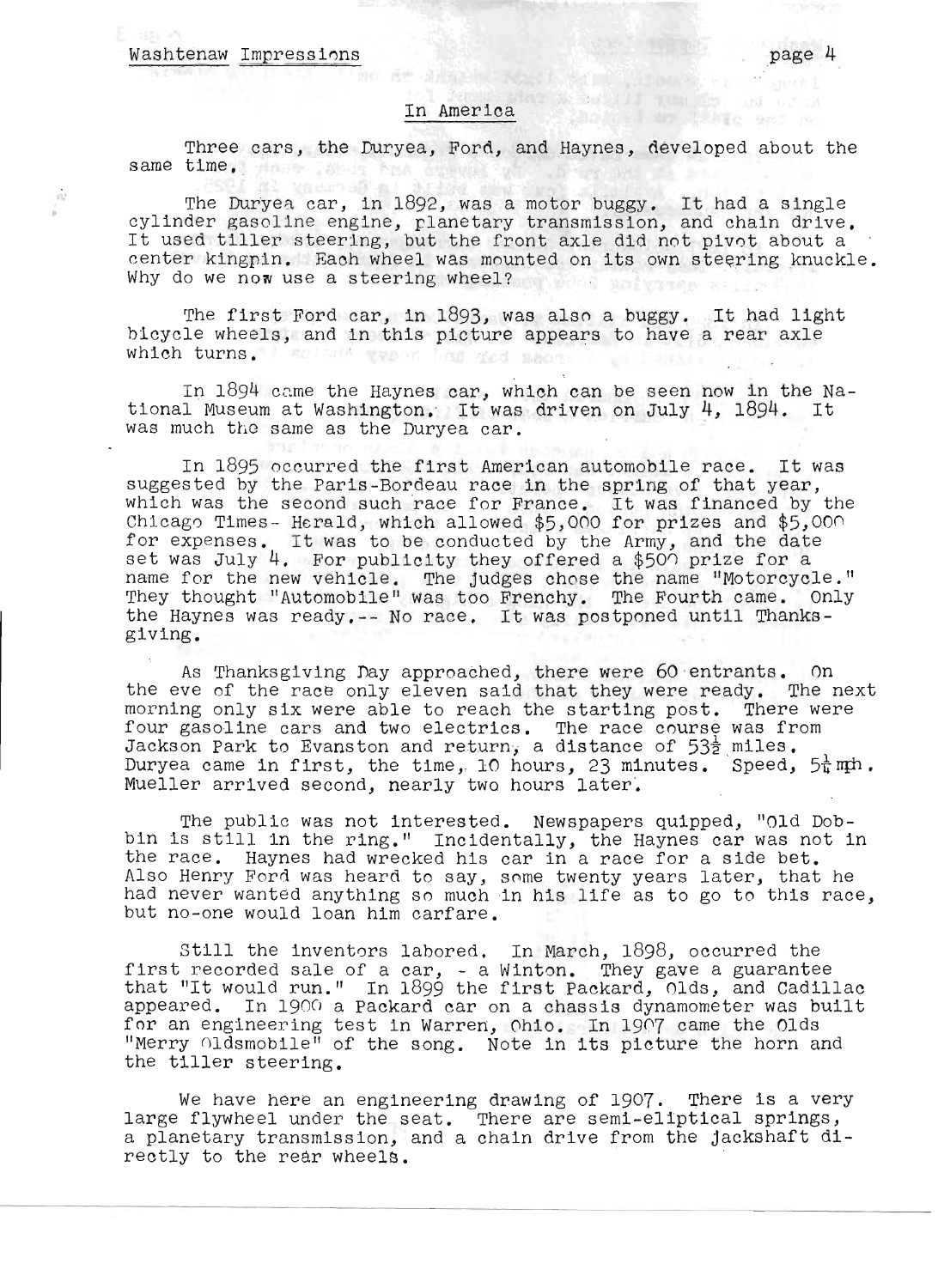### washtenaw Impressions of the contract of the contract of the contract of the contract of the contract of the contract of the contract of the contract of the contract of the contract of the contract of the contract of the c

WELF SIN **UUS OF** 

 $\tilde{\mathcal{D}}$ 

o to 1900 all cars had single cylinder engines. From 1900 to In to 1900 all cars had single cylinder engines. From 1900 to the mostly two cylinders, with eight to twelve horse-903 there were mostly two cylinders, with eight to twelve horse-<br>awer...In 1903 four-evilinder engines appeared with 20-40 hp. In ower. In 1903 four-cylinder engines appeared with 20–40 hp. I<br>207 Winton manufacturers announced that they would build only 907 Winton manufacturers announced that they would build only<br>lyes... This they did up to the time that the firm went out of busixes. This they did up to the time that the firm went out of bus<br>ness. In 1915 there were seven eight avlinder and three twelveiness. In 1915 there were seven eight-cylinder and three twelve-<br>cylinder cars.

Ab out 190n Selden appeared with a patent on the Automobile: the whole car. He persuaded the car makers that they must be li- $\blacksquare$  censed under his patent. That is - all but Henry Ford. He refused to believe in its validity, and in the ensuing litigation Ford won<br>out.

In the meantime the car ~akers had formed an association, the In the meantime the car makers had formed an association, the L.A.M. (the Association of Licensed Automobile.<br>his still exists but is now called the A.M.A.

# Further Developments

In 1915 the Winton Six was' the most beautiful car. They are beginning to consider the appearance. They now have doors, wood eginning to consider the appearance. They r<br>rtillery wheels, acetylene gas lamps, etc.

In 1911 the Pierce Arrow seven passenger Landau makes it possible the pierce Arrow seven passenger Landau makes it pos-<br>ible to undertake extensive touring. In this photograph one sees ible to undertake extensive touring. In this photograph one sees t really load<br>ing boards

Body changes become important from now on. Cars may be dated Body changes become important from now on. Cars may be dated<br>The effect of stream lining is quite evident. y bo<del>dy contours.</del> The effect of stream lining is qu:<br>et us bring this body evolution a bit nearer home

In 1929 a group of graduate students and myself noticed that In 1929 a group of graduate students and myself noticed that<br>In speeds were increasing and that a horsepower race was on. We car speeds were increasing and that a horsepower race was on. We concluded that higher speeds could be obtained by correcting the shing of the body, rather than by using more horsepower. At high speeds the power required to drive the car through the air is exduedingly large. It increases as the cube of the car speed. To double the car speed requires eight times the power. The car bores a hole through the air. It should be done with the least possible turbulence. Turbulent air has energy in it, which you paid for when you filled your gas tank.

A 1931 Reo Royale model was tested in a wind tunnel. The air A 1931 Reo Royale model was tested in a wind tunnel. The air<br>low pattern was traced on the plate by air moving at 70 mph. On flow pattern was traced on the plate by air moving at 70 mph. On this slide you can note the splash in front, and the turbulent eddies in the rear. This car had a top speed much greater than was expected. Both body and chassis designers claimed credit. Body engineers proved that improvement was due to rounded edges and corners of the body. The car looked better too.

The next slide shows something of the eddies behind a car The next slide shows something of the eddies behind a car<br>ith a vertical rear window as compared with one with a streamlined with a vertical rear window as compared with one with a streamlined<br>rear end. Smoke is released underneath the car. Note how it comes from beneath the car and eddies up to the top of the rear window.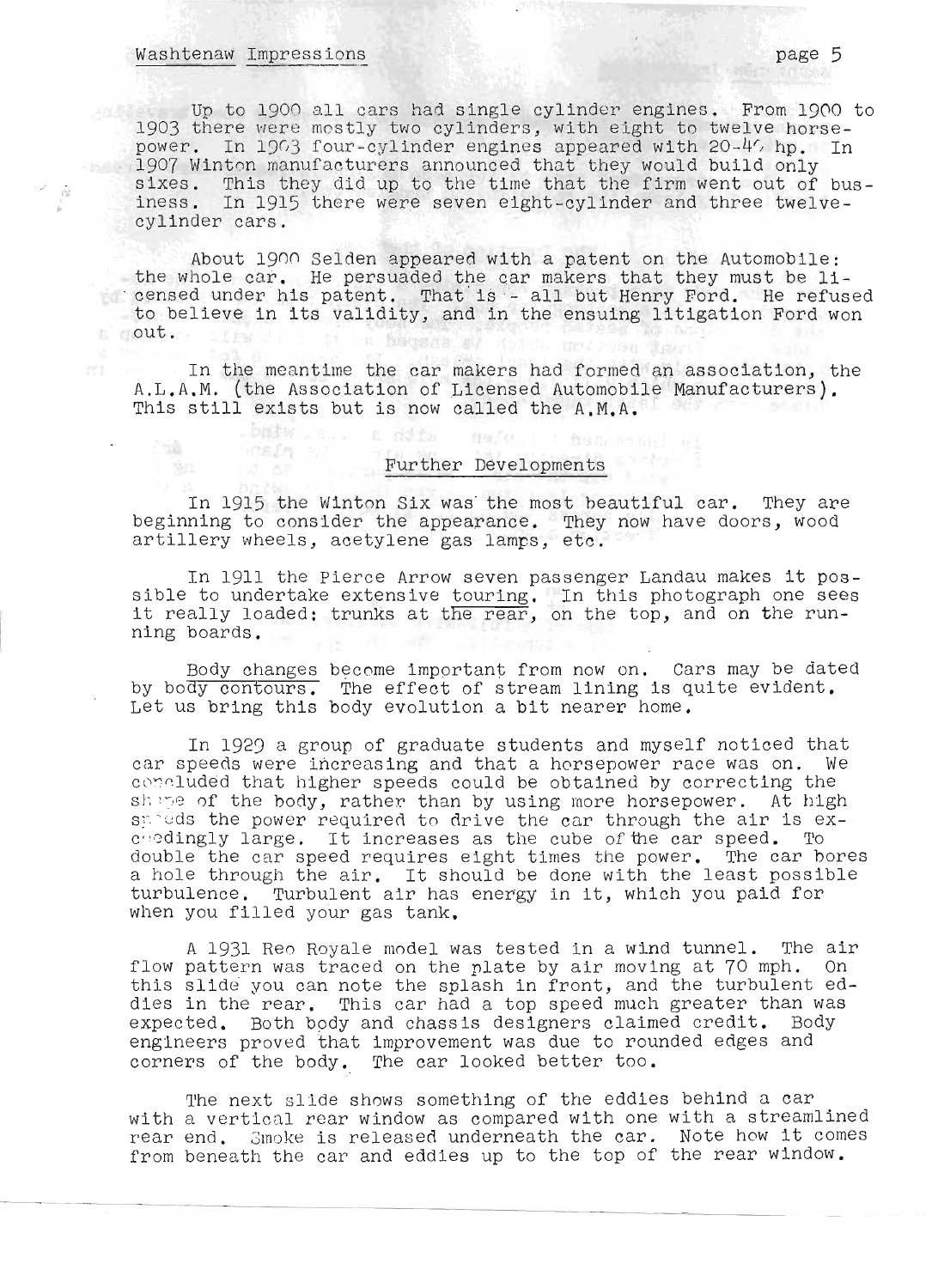### Washtenaw Impressions **page 6**

 $\epsilon = \frac{1}{\sqrt{2}}$ 

Do you remember how the rear windows were muddied up when traveling on wet gravel roads?

Some streamlined cars by European designers really were streamlined! They look like antediluvian troglodytes. : 高くいと<br>- Listics - Listing - Tool とお

#### The Function of the Body

The body is a package containing a passenger load. The re--ine bouy is a package containing a passenger load. The re-<br>ulred shape is a rectangular box. The dimensions are dictated by diffed shape is a rectanguiar box. The dimensions are dictated by<br>the dimensions of seated people. The body proper should be pre-<br>eded by a front section which is shaped so that it will open up a hole in the air with the least splash. It should be followed by a rear section which will close the hole so as to lay the air back in place with the least turbulence.

There is increased turbulence with a cross wind. The air-<br>plane always drives directly into the air. The plane may drift with the crosswind but the air flow is parallel to the length of the fuselage. The car is often driven in a crosswind with the air flowing diagonally across the body. It must therefore be streamlined in this direction also.

In the lab we built a model of a midsection passenger compartment and a series of front and rear sections. These models we tested in a wind tunnel. Not sure of results, we found a way to measure the air resistance of a full-size vehicle. We built an envelope body around an actual automobile. The envelope was built of light wood and doped fabric. It was mounted on roller bearings so that it was free to move about six inches fore and aft. We then, so to speak, tied a string between the envelope and the car. As the car inside was driven on the road, the pull on the string was measured; that is, the force required to drive the envelope through the air was measured. This was a first for the University of Michigan.

In the test car, the envelope was longer, taller, and wider In the test car, the envelope was longer, taller, and wider<br>than the car inside. It had to bore a larger hole in the air. Yet the top speed of the combination was 7 mph higher than that of the car alone. The speed increase was due to the smoother contours of the rounded edges and corners.

We then made a plot of the air resistance force against vehicle speed. A practical model was designed and tested in the tunnel. It had a low resistance and did not look bad. But why not? The dove and the dolphin are streamlined by nature, and we like their contours too.

#### Ann Arbor and the Early Automobile

Further automobile history developed right here in Ann Arbor town. From Bulletin #6, Michigan Historical Collections we read that in 1900 "The firm of Staebler & Son was the oldest Ann Arbor".<br>hat in 1900 "The firm of Staebler & Son was the oldest Ann Arbor" bicycle dealer." The "Son" was Edward W. Staebler, who was later mayor of Ann Arbor from 1927 to 1931.